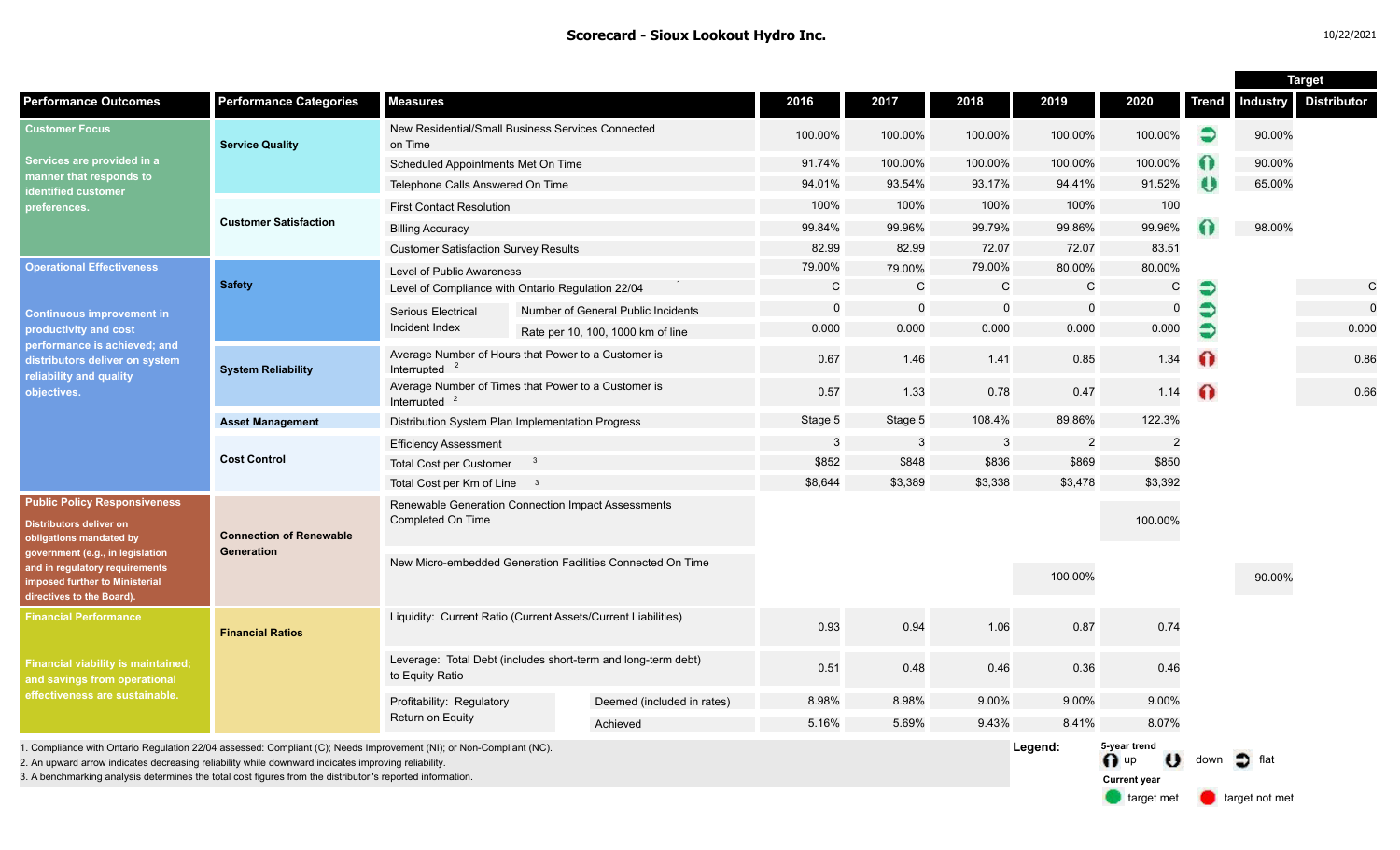# **2020 Scorecard Management Discussion and Analysis ("2020 Scorecard MD&A")**

The link below provides a document titled "Scorecard - Performance Measure Descriptions" that has the technical definition, plain language description and how the measure may be compared for each of the Scorecard's measures in the 2016 Scorecard MD&A: **http://www.ontarioenergyboard.ca/OEB/\_Documents/scorecard/Scorecard\_Performance\_Measure\_Descriptions.pdf** 

## **Scorecard MD&A - General Overview**

- In 2020, Sioux Lookout Hydro met most of its performance targets for 2020, with the exception of System Reliability.
- Service Quality metrics are consistently above the Industry targets. Sioux Lookout Hydro is committed to maintaining this level of service.
- Safety and Reliability remain at the forefront of Sioux Lookout Hydro's priorities and the implementation of the Distribution System Plan in 2018 will solidify SLHI's commitment to improve these objectives for optimal results.
- Cost control is always a challenge for Sioux Lookout Hydro given its small customer base and large service territory containing long spans of line located in unpopulated forested areas. Maintaining and upgrading our Distribution System in order to improve system reliability and meet regulatory requirements will require ongoing investments as our infrastructure and equipment ages .Despite this, Sioux Lookout Hydro's Efficiency Assessment changed from 3 to 2 in 2019 indicating greater efficiency through the Ontario Energy Board's Benchmarking process.

### **Service Quality**

- 0 **New Residential/Small Business Services Connected on Time** 
	- <sup>o</sup> Sioux Lookout Hydro has exceeded this measure from 2016 to 2020 scoring at 100% of services connected on time, which is within 5 days of receiving the connection authorization from the Electrical Safety Authority. Sioux Lookout Hydro strives to connect new services on the same day the connection authorization is received by the Electrical Safety Authority. In 2020 SLHI connected 40 new services.

#### 0 **Scheduled Appointments Met On Time**

o In 2020 Sioux Lookout Hydro scheduled 32 appointments with a customer representative, all of these were met on time for a score of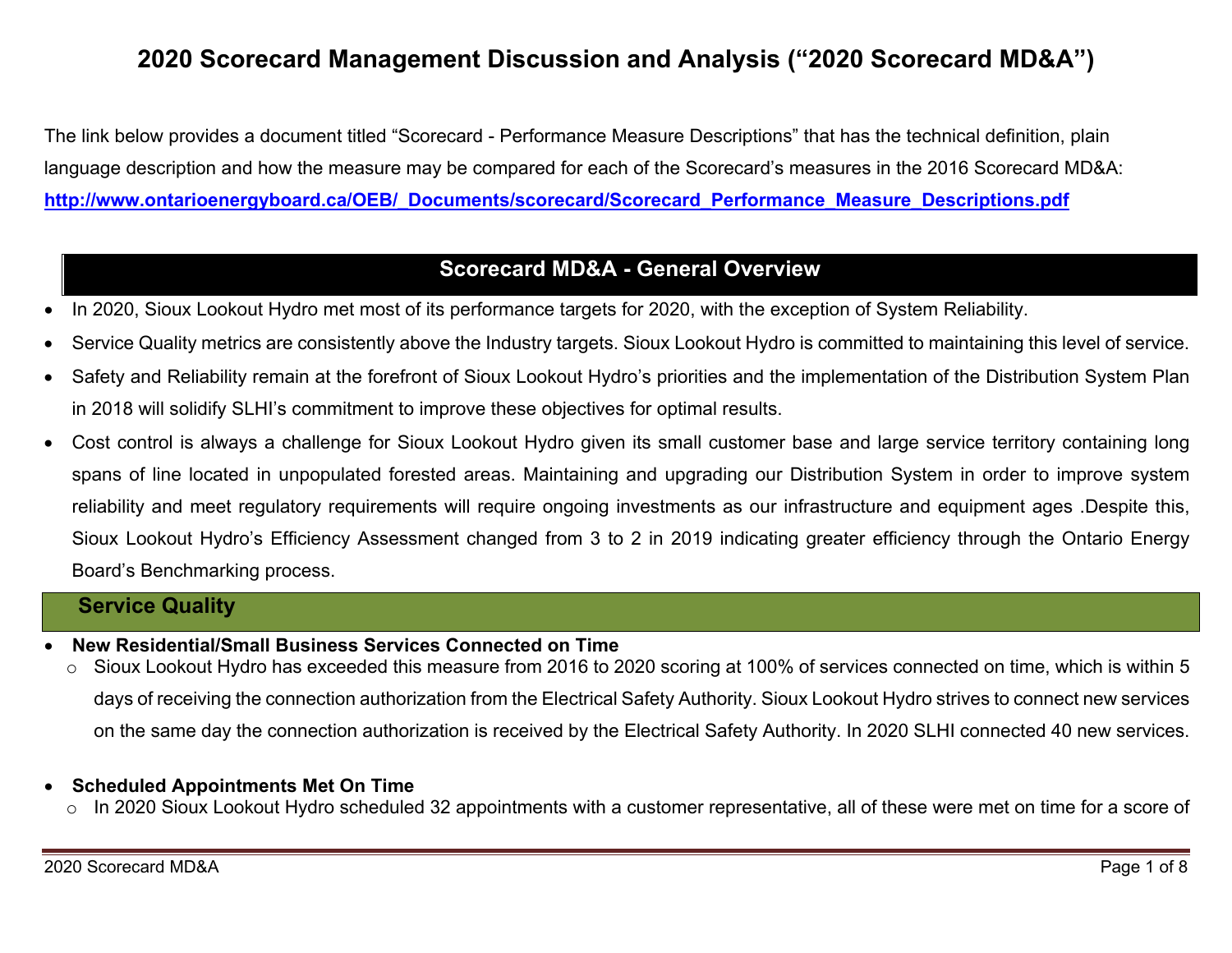100.00%. Sioux Lookout Hydro's goal is to continue to meet 100% of appointments on time.

#### $\bullet$ **Telephone Calls Answered On Time**

<sup>o</sup> Sioux Lookout Hydro received 3,029 qualified incoming calls in 2020. 91.52% of these calls were answered within 30 seconds. This is a slight decrease from 2019, however Sioux Lookout Hydro significantly exceeds the industry target of 65%. Due to the small size of the utility, Sioux Lookout Hydro does not have a sophisticated Call Centre; therefore all calls are answered in person by our office staff.

## **Customer Satisfaction**

#### 0 **First Contact Resolution**

<sup>o</sup> Of all the telephone, in person and written concerns from our customers, 100% were handled at the first point of contact and none had to be escalated in order to be resolved. Sioux Lookout Hydro takes pride in the fact that we can interact with our customers on a personal level due to the utility's small size. This allows better communication overall.

#### 0 **Billing Accuracy**

<sup>o</sup> In 2020 Sioux Lookout achieved 99.96% billing accuracy, exceeding the industry target of 99%. We will continue to have effective processes and procedures in place to verify information before bills are issued in order to maintain a high level of billing accuracy.

#### 0 **Customer Satisfaction Survey Results**

- <sup>o</sup> In June 2020 Sioux Lookout Hydro (SLH) conducted a customer satisfaction survey which ran until October 1, 2020.. The survey used was developed by Innovative Research Group for the EDA in January 2016. Overall Customer satisfaction and five key areas were addressed. They were: Power Quality and Reliability, Price, Billing and Payment, Communications and the Customer Service Experience. A Customer Satisfaction Index Score was determined based on the results from each area.
- <sup>o</sup> All residential and small business customers were given the opportunity to comment on SLH's performance, voice concerns and present their opinion on present and future services. SLH performed the survey using Survey Monkey and posted a pop-up invitation on SLH's website and provided a link in their Facebook page which was pinned to the top of the page. SLH had 84 responses through both collectors compared to 61 from the 2018 survey. This represents approximately 3% of all residential and small business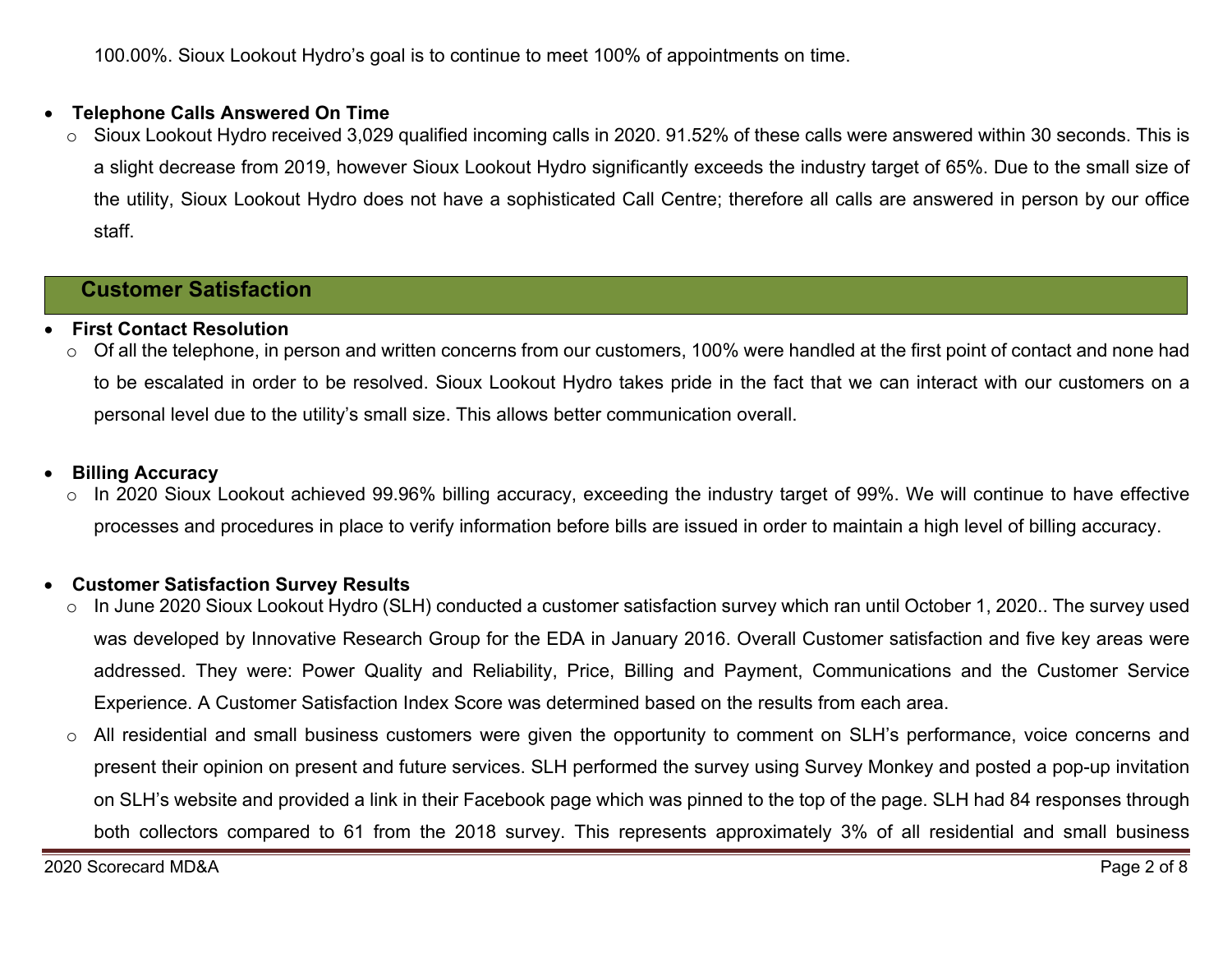customers.

- $\circ$  The highest satisfaction score was 90.1% for Customer Service Experience and the lowest was Price at 64.3%.
- <sup>o</sup> Sioux Lookout Hydro's Overall Customer Satisfaction score was 83.51% which exceeded its target of 80% and will strive to maintain this level going forward.

## **Safety**

#### 0 **Public Safety**

#### o**Component A – Public Awareness of Electrical Safety**

- Sioux Lookout Hydro hired UtilityPULSE, an independent survey company to perform the survey in late 2019 using random digit dialing to connect with 300 members of the general population of the Municipality of Sioux Lookout.
- The survey was conducted late 2019 and completed in Q1 2020. The results indicate that the Level of Public Awareness has increased since the last survey by 1% to 80% public awareness.
- The survey was developed by the Electrical Safety Authority and will be used going forward to measure the level of awareness of key electrical safety precautions among the public within Sioux Lookout Hydro's service territory.

#### o**Component B – Compliance with Ontario Regulation 22/04**

 Sioux Lookout Hydro was compliant with Ontario Regulation 22/04 for 2019 and all preceding years. The company is audited yearly by an independent auditor as required by Electrical Safety Authority. The purpose of the audit is "To conduct a comprehensive review of the processes, guidelines, and standards used by Sioux Lookout Hydro Inc*.* in their designs, construction, installations, use, maintenance and repairs, extensions, connections and disconnections of electrical equipment forming the distribution system as to avoid or reduce the possibility of electrical hazards." Sioux Lookout Hydro will continue to modify its processes in order to improve efficiency and to maintain a safe distribution system free from hazards.

#### o**Component C – Serious Electrical Incident Index**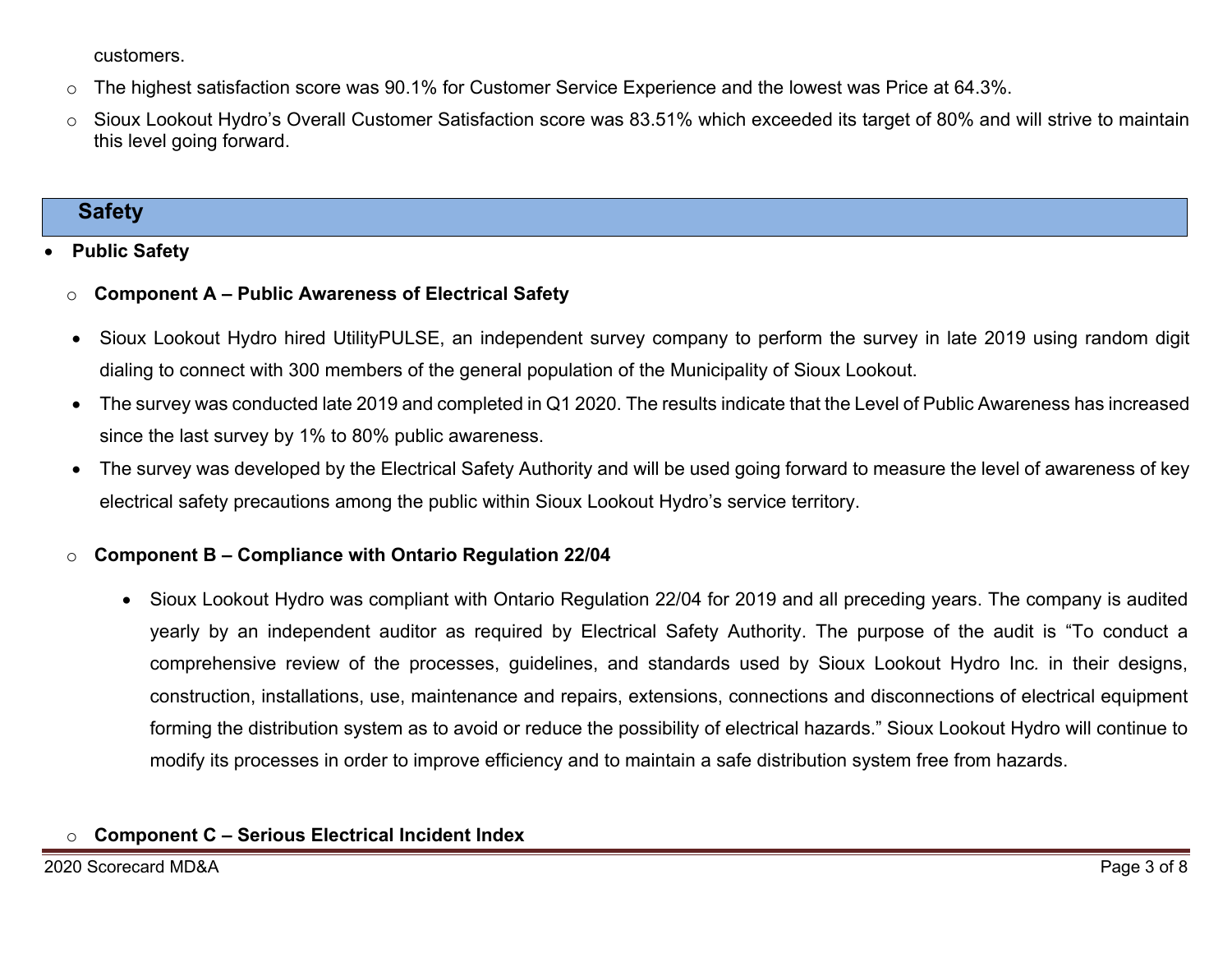Sioux Lookout Hydro has not had any serious electrical incidents. Sioux Lookout Hydro will continue to promote safe work practices and safety to the public in order to prevent such incidents.

## **System Reliability**

0 **Average Number of Hours that Power to a Customer is Interrupted** 

<sup>o</sup> The average number of hours that power to customers was interrupted in 2019 increased by .49 from 0.85 to 1.34. The distributor specific target is 0.86, which is based on Sioux Lookout Hydro's five-year average. The increase is mainly a result of increased scheduled outages throughout the year for pole and cross arm replacements and a larger scheduled outage to replace a switch on a main feeder which was identified as likely to fail in the very near future. Scheduled outages were the leading cause of interruptions in 2020 at .65 (2019 was .09). These outages are necessary to provide better reliability in the future and mitigate unscheduled outages due to defective equipment. Sioux Lookout Hydro's outages due to defective equipment decreased in 2020 from .56 in 2019 to .29 in 2020. This was the main cause of outages in 2019.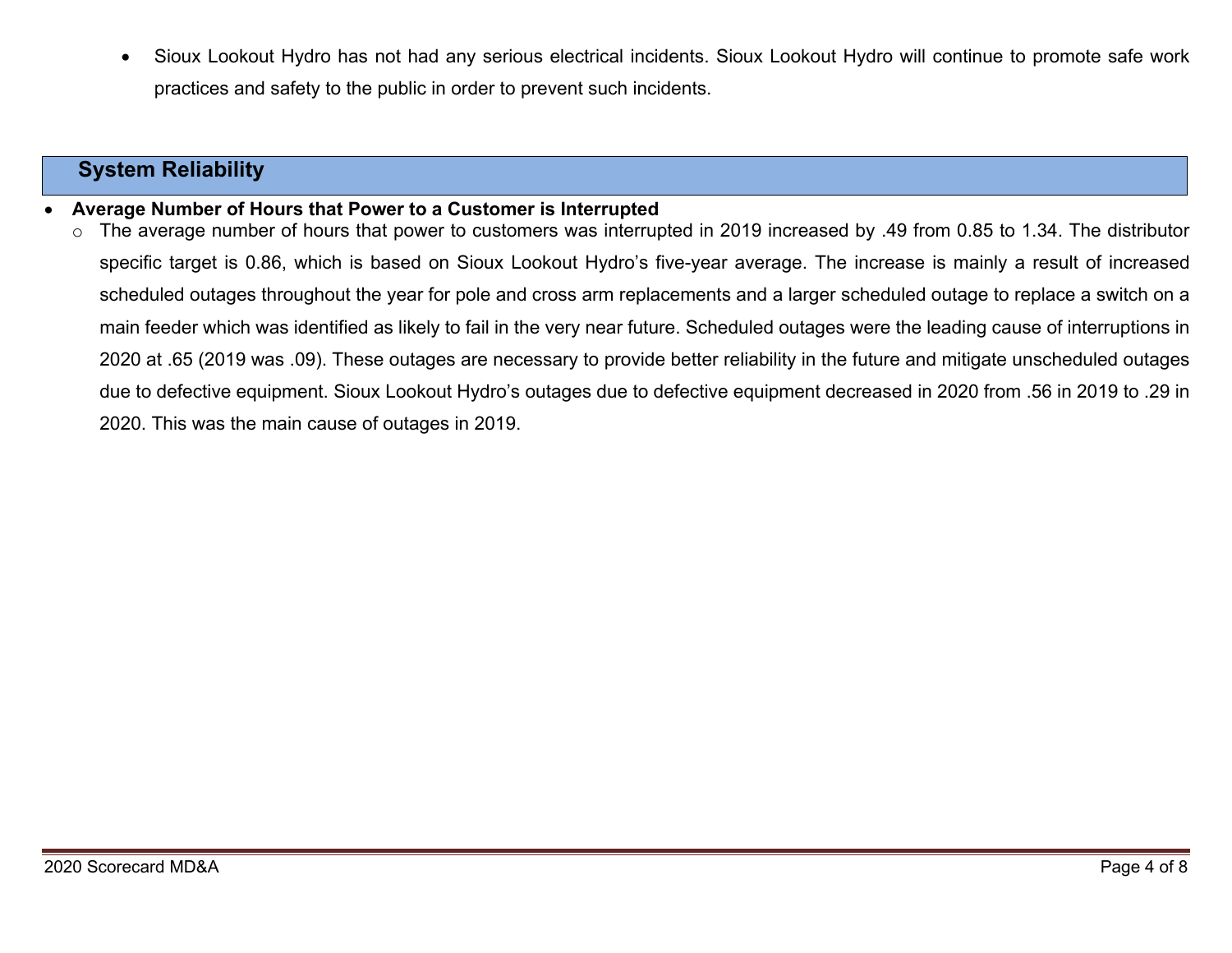

#### $\bullet$ **Average Number of Times that Power to a Customer is Interrupted**

<sup>o</sup> The average number of times that power to a customer was interrupted in 2020 increased by .67 from 0.47 to 1.14 The distributor specific target of 0.66, which is based on Sioux Lookout Hydro's five-year average. As mentioned above, there were more scheduled outages in 2020 and one which affected a significant number of customers to replace a switch that was identified as having an imminent risk of failure.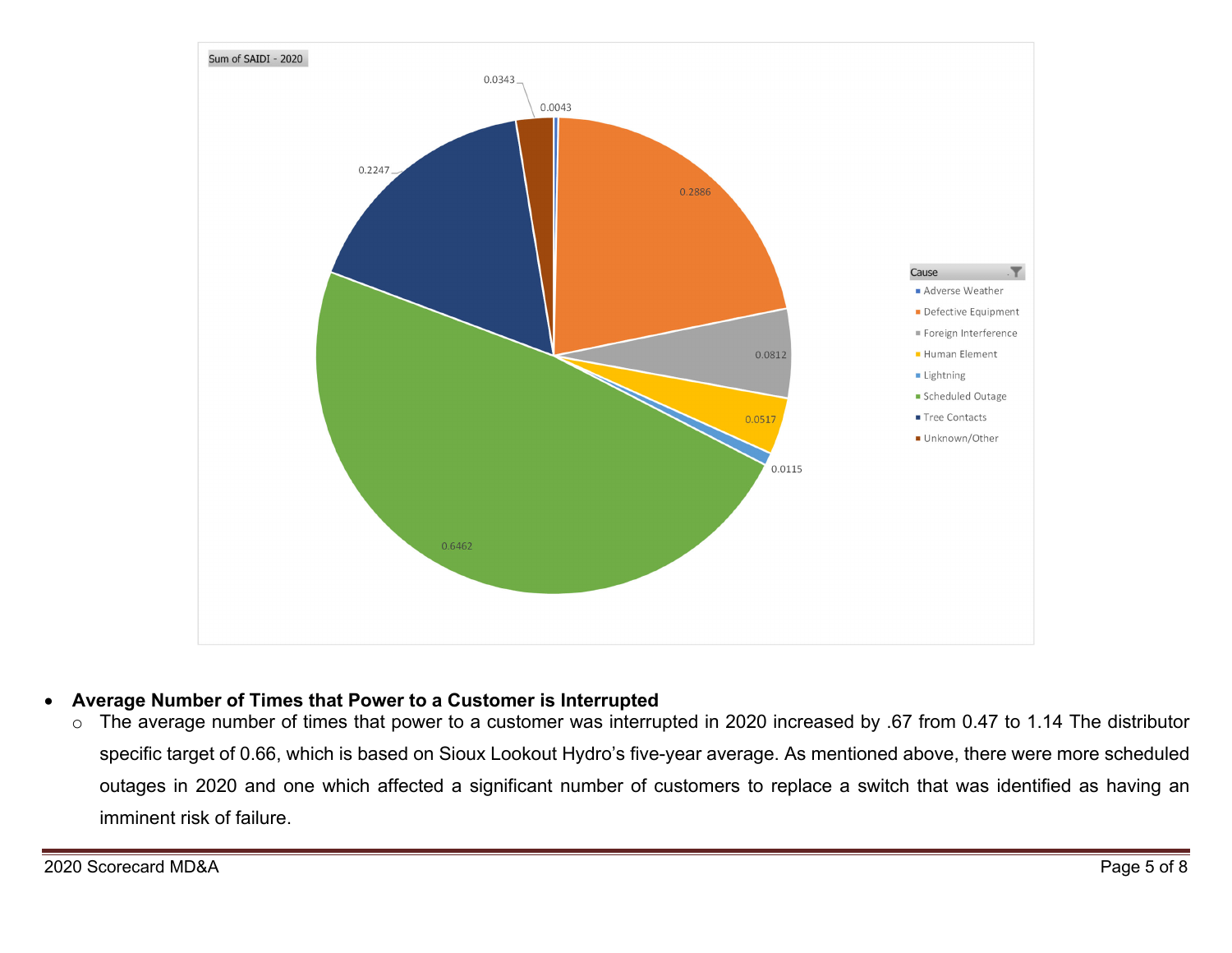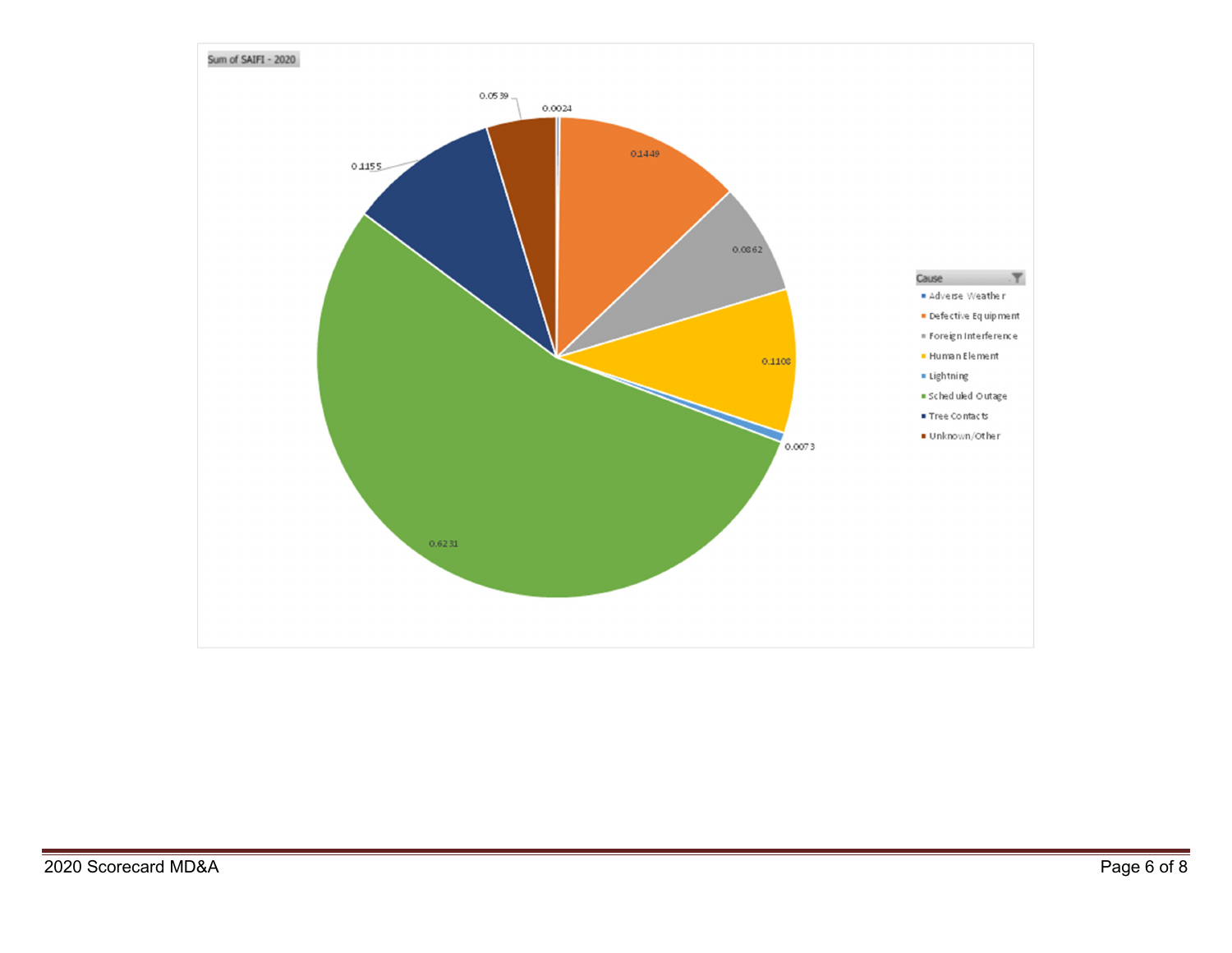### **Asset Management**

- 0 **Distribution System Plan Implementation Progress** 
	- <sup>o</sup> The Distribution System Plan implementation progress was a new performance measure instituted by the OEB starting in 2013. Sioux Lookout Hydro submitted their Distribution System Plan to the OEB as part of their 2018 Cost of Service Rate Application. The plan outlines Sioux Lookout Hydro's forecasted capital expenditures over the next five years from 2018 to 2022 that are required to maintain and expand the electrical distribution system within Sioux Lookout to service its current and future customers.
	- $\circ$  2018 was the first year of the five-year plan, which was approved by the OEB in the 2018 Cost of Service Application. The 108.4% is the percentage of the actual capital expenditures over the approved budgeted amount.
	- $\circ$  In 2019 Sioux Lookout Hydro's actual capital expenditures were 89.86% of the approved budgeted amount. This is mainly due to less money spent on pole replacements than budgeted for. The amount of actual expenditures varies depending on many different factors such as the location of the pole (i.e. rock, heavily wooded) and equipment attached to the pole.
	- $\circ$  In 2020 Sioux Lookout Hydro's actual capital expenditures were 122.3% over the approved budgeted amount. The main driver for the increase is the costs for a large new customer connection. These costs were offset by capital contributions.

### **Cost Control**

#### 0 **Efficiency Assessment**

- <sup>o</sup> The total cost and efficiency estimates use complex calculations that were developed by an independent third party consultant of the OEB, Pacific Energy Group (PEG) to produce a single efficiency ranking. The electricity distributors are divided into five groups based on the magnitude of the difference between their respective individual actual and predicted costs. For seven years in a row, from 2012 to 2018, Sioux Lookout Hydro was placed in Group 3, where a Group 3 distributor is defined as having actual costs within +/- 10 percent of predicted costs. Group 3 is considered "average efficiency" – in other words, Sioux Lookout Hydro costs are within the average cost range for distributors in the Province of Ontario.
- $\circ$  For 2020 Sioux Lookout Hydro achieved actual costs that were 25.8% less than predicted costs. This is an improvement over 2019 where the actual costs were 19% less than predicted costs. Therefore, Sioux Lookout Hydro continues to be placed into Group 2 for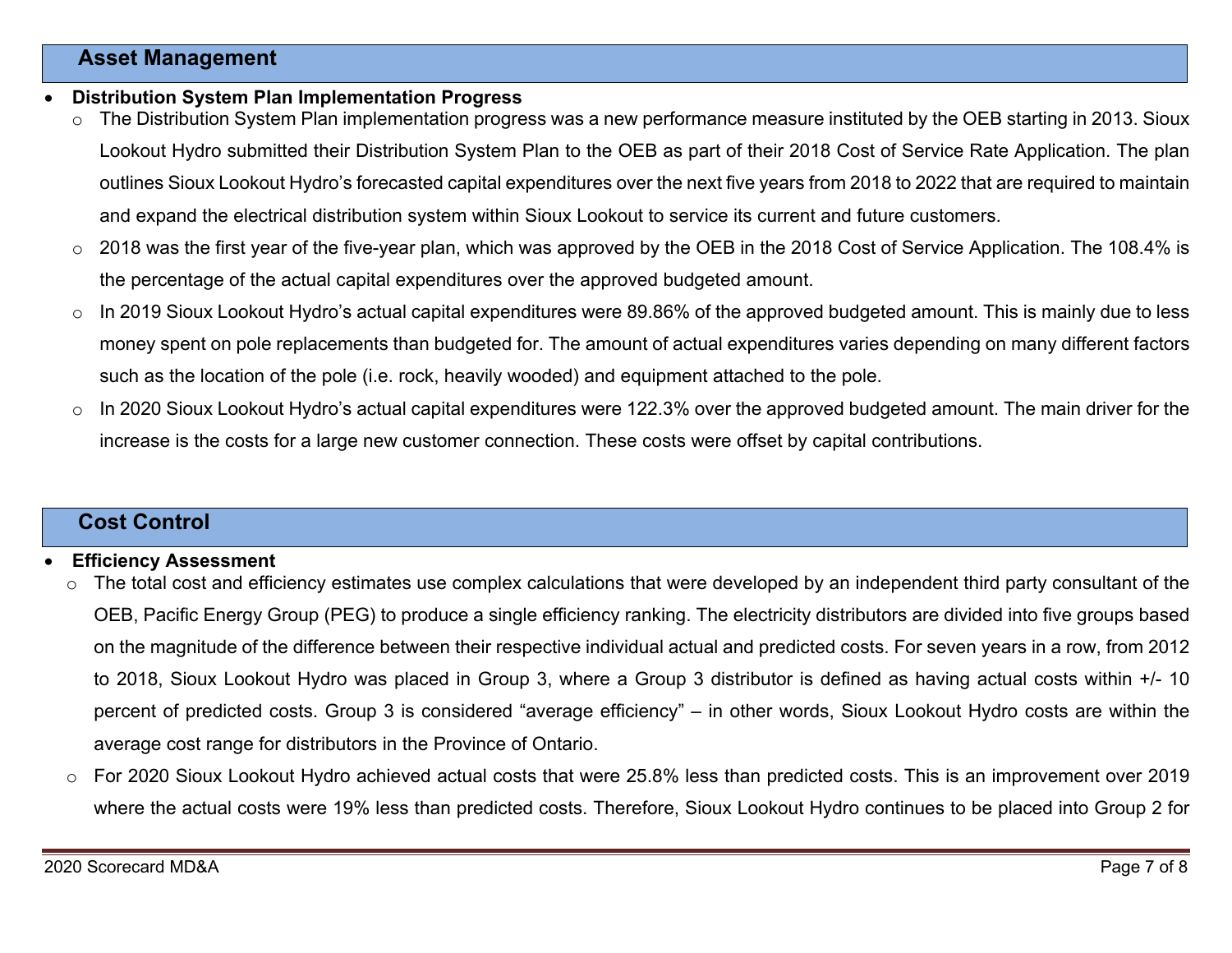the 2021 Stretch Factor ranking. A Group 2 Distributor is defined as having actual costs from 10% to 25% less than predicted costs. The average three-year ranking is used to determine which group the Distributor will be placed in. For 2017-2019 predicted costs averaged (14.6)% and for 2018-2020 the average was (20.6)%.

<sup>o</sup> Although Sioux Lookout Hydro's forward- looking goal is to advance to the "more efficient" group, management's expectation is that efficiency performance will be within +/- 10 percent of predicted costs, with the goal being less 10% than predicted costs.

#### 0 **Total Cost per Customer**

- The total cost per customer is calculated as the sum of Sioux Lookout Hydro's capital and operating costs and dividing this cost figure by the total number of customers that Sioux Lookout Hydro serves. Sioux Lookout Hydro's total cost per customer remained relatively stable over 2016 through to 2020.
- o Sioux Lookout Hydro will continue to seek ways to become more efficient in its operations in order to reduce operating costs. We have found sharing services among the other Northwest LDCs allows us to achieve savings and will continue to seek ways to partner together in order to reduce costs.

#### 0 **Total Cost per Km of Line**

- $\circ$  This measure uses the same total cost that is used in the Cost per Customer calculation above. The Total cost divided by the kilometers of line that Sioux Lookout Hydro operates to serve its customers. The figure for 2017 is reduced significantly from prior year reporting. This is due to implementing a new mapping system which allows for more detailed records, as well as a review of the CEA definition which uncovered that Sioux Lookout Hydro was utilizing the road Km of line as its metric when circuit Km of line was the correct figure. This resulted in an increase of Km of line reported from 322 Km to 711 Km and a decrease in cost per Km of Line by \$5,255 in 2017. In 2020 the cost per Km of line is in line with 2017 to 2019.
- o Sioux Lookout Hydro will continue to seek ways to become more efficient in its operations in order to reduce operating costs. We have found sharing services among the other Northwest LDCs allows us to achieve savings and will continue to seek ways to partner together in order to reduce costs.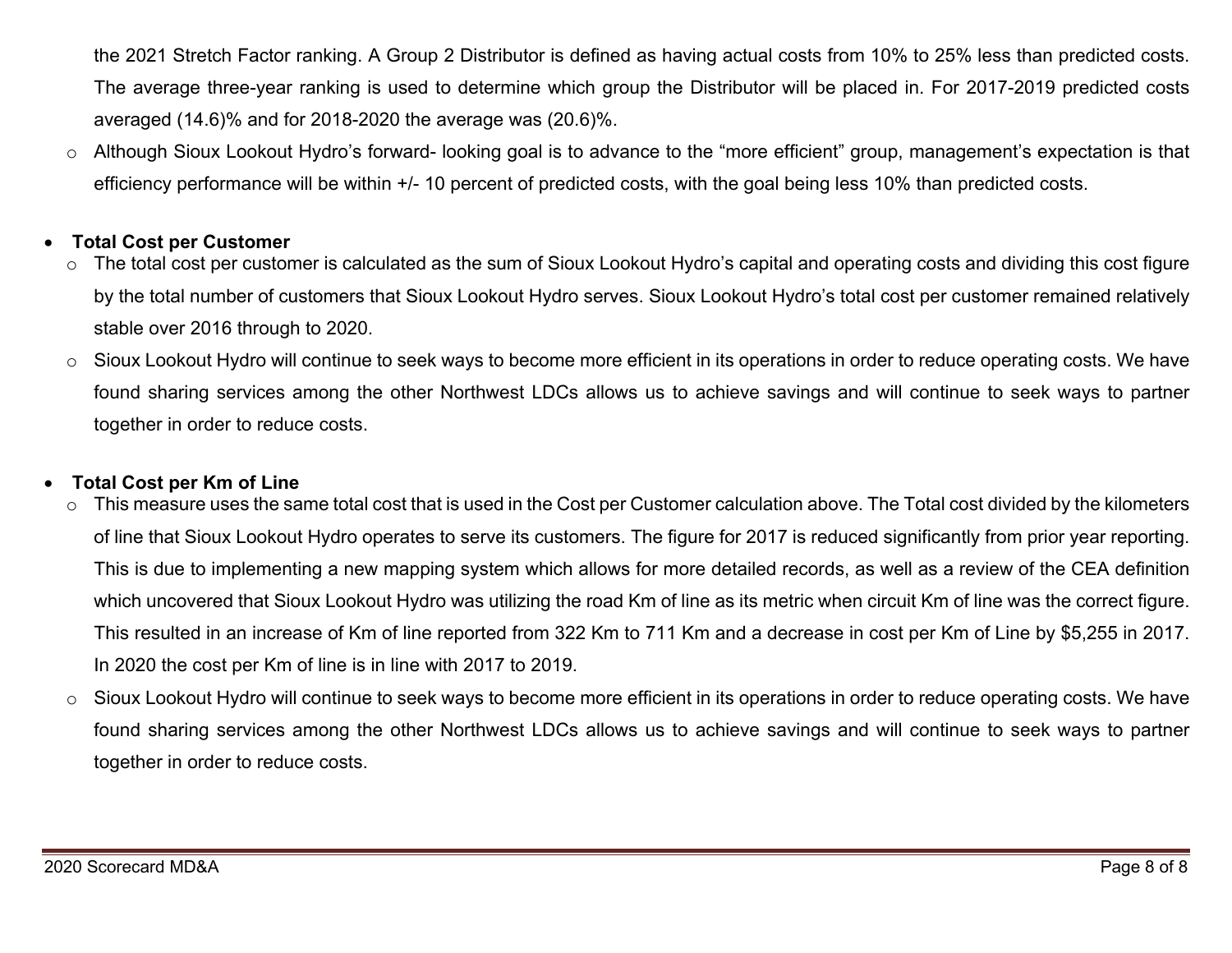### **Connection of Renewable Generation**

- 0 **Renewable Generation Connection Impact Assessments Completed on Time**  Electricity distributors are required to conduct Connection Impact Assessments (CIAs) within 60 days of receiving the authorization from the Electrical Safety Authority. Sioux Lookout Hydro had only one request in 2020 to connect a generation project over 10 kW. This was completed on time.
- 0 **New Micro-embedded Generation Facilities Connected On Time**  In 2020 Sioux Lookout Hydro did not have any requests to connect micro-embedded generation facilities.

### **Financial Ratios**

#### $\bullet$ **Liquidity: Current Ratio (Current Assets/Current Liabilities)**

As an indicator of financial health, a current ratio that is greater than 1 is considered good as it indicates that the company can pay its short term debts and financial obligations. Companies with a ratio of greater than 1 are often referred to as being "liquid". The higher the number, the more "liquid" and the larger the margin of safety to cover the company's short-term debts and financial obligations.

Sioux Lookout Hydro's liquidity is currently at 0.74. This has decreased from .87 from 2019. Sioux Lookout Hydro attributes the decrease to factors relating to more tightly aligning its revenue and expenses through the implementation of the new Accounting Guidelines related to Cost of Power Accounts 1588 and 1589 and more closely aligning its Line Loss adjustment factor to actual line loss for the purpose of billing customers. Sioux Lookout Hydro continually monitors its short term assets to ensure that all of its short term obligations are met and to maintain a liquidity ratio of as close to 1 as possible.

#### $\bullet$ **Leverage: Total Debt (includes short-term and long-term debt) to Equity Ratio**

Sioux Lookout Hydro's debt to equity ratio has remained stable from 2016 to 2020. The current OEB deemed debt to equity ratio is 1.5.

The Distribution System Plan was in its first year in 2018, and Sioux Lookout Hydro took on additional long-term debt to finance the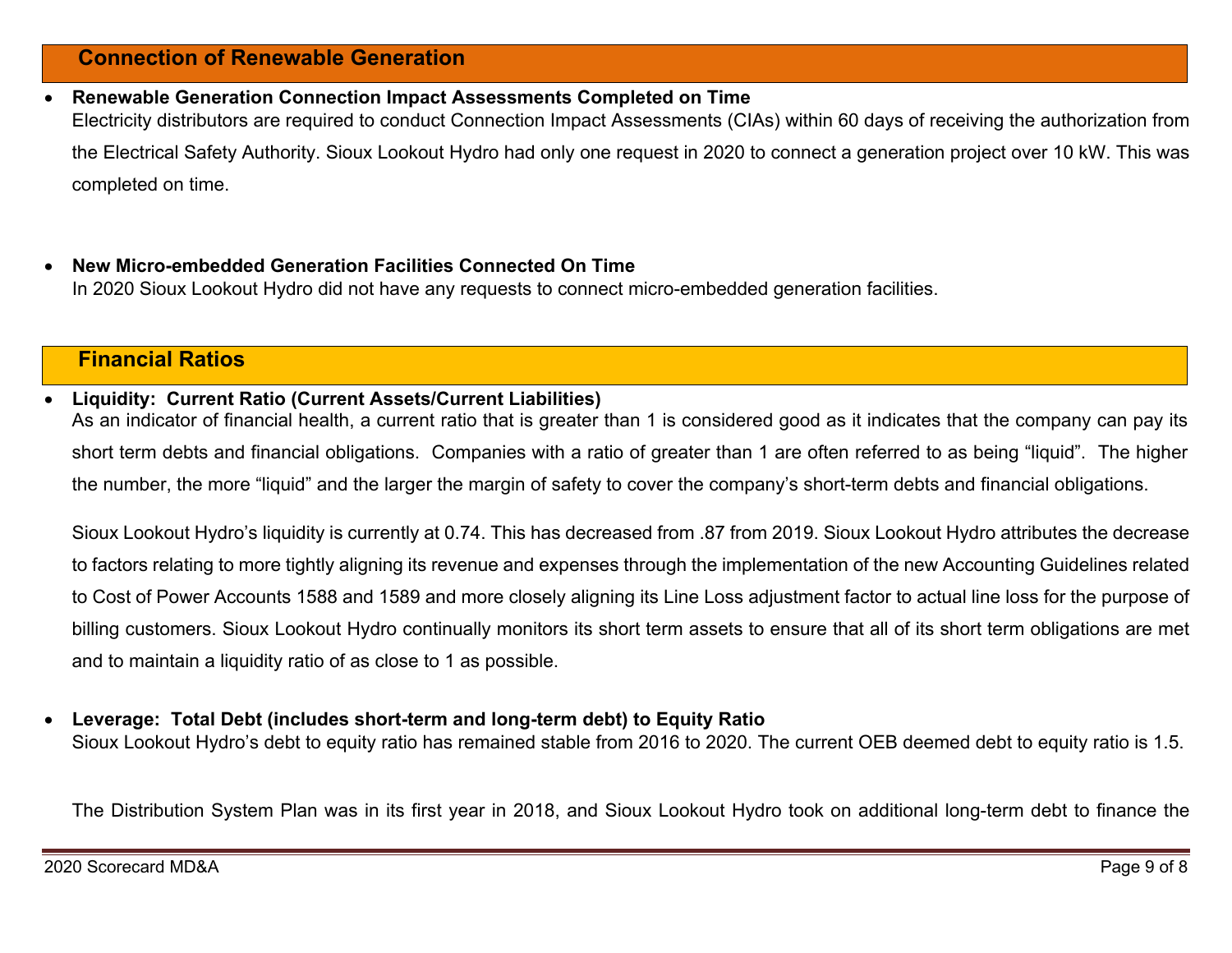replacement of key equipment. Over the next few years, SLHI will be acquiring additional long term debt to implement the vehicle replacement program. This will increase the debt to equity ratio somewhat.

#### $\bullet$ **Profitability: Regulatory Return on Equity – Deemed (included in rates)**

The 9.00% deemed rate of return was established during Sioux Lookout Hydro's last cost of service rate application for 2018 rates in decision EB-2017-0073. The deemed rate of return is adjusted by the Ontario Energy Board (OEB) each time the utility submits a cost of service rate application. The OEB allows a distributor to earn within +/- 3% of the expected return on equity. When a distributor performs outside of this range, the actual performance may trigger a regulatory review of the distributor's revenues and costs structure by the OEB.

#### $\bullet$ **Profitability: Regulatory Return on Equity – Achieved**

In 2020, Sioux Lookout Hydro under-achieved the deemed return on equity by 0.93%. As expected, the achieved Regulated Return on Equity was within the +/- 3% deadband.